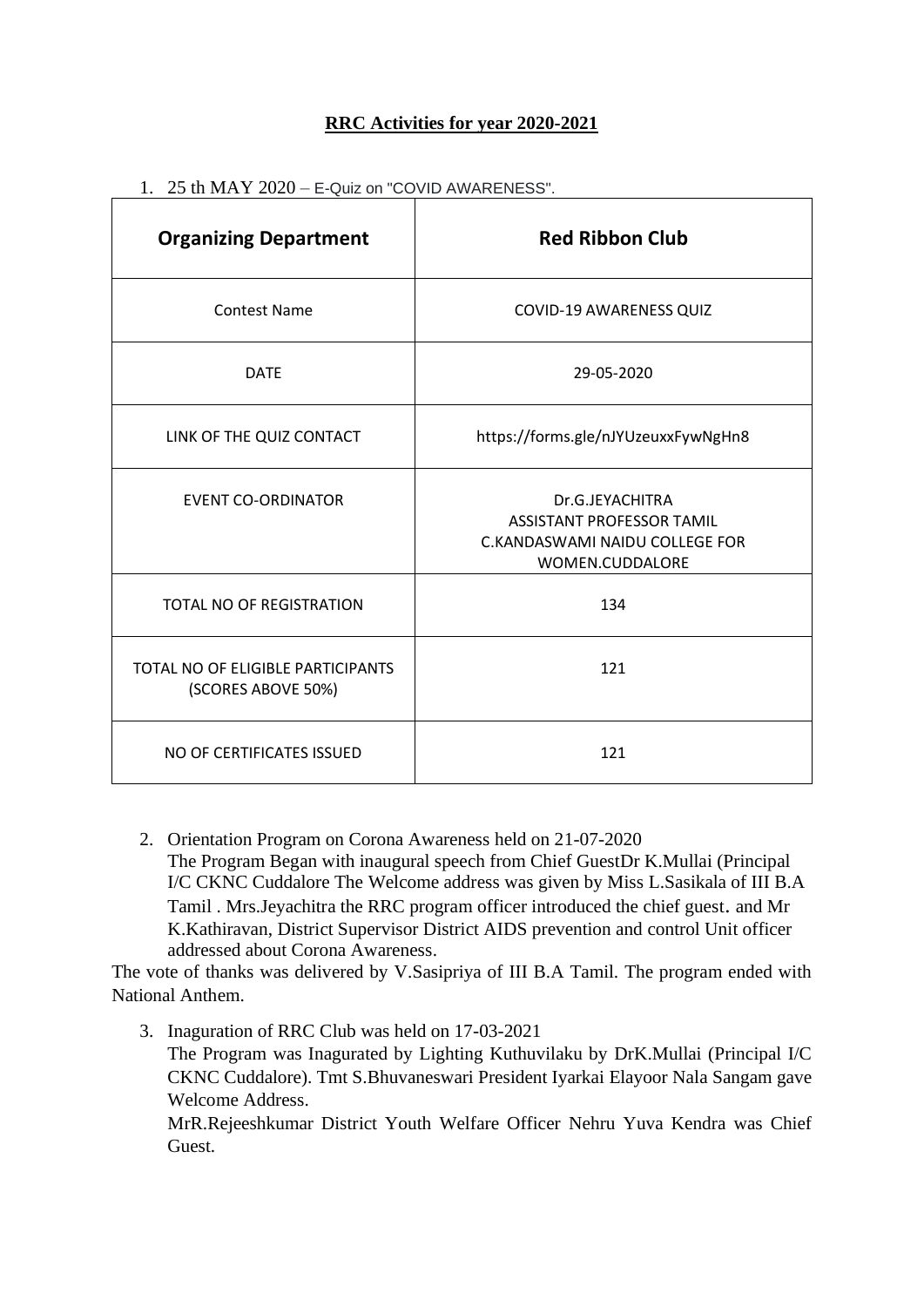Mr R.S Velumani , District Co Ordinator for Swachh Bharath and Mr K.Kathiravan District Supervisor DAPCU ,DDHS Office ,RRC were special Guest. Dr G.Jeyachitra RRC Cordinator and Students of CKNC Cuddalore Participated in the Function.

Vote of thanks was delivered by Mr R.Shanmugam Secretary, Eyarkai Elayoor Nala Sangam. The program ended with National Anthem.

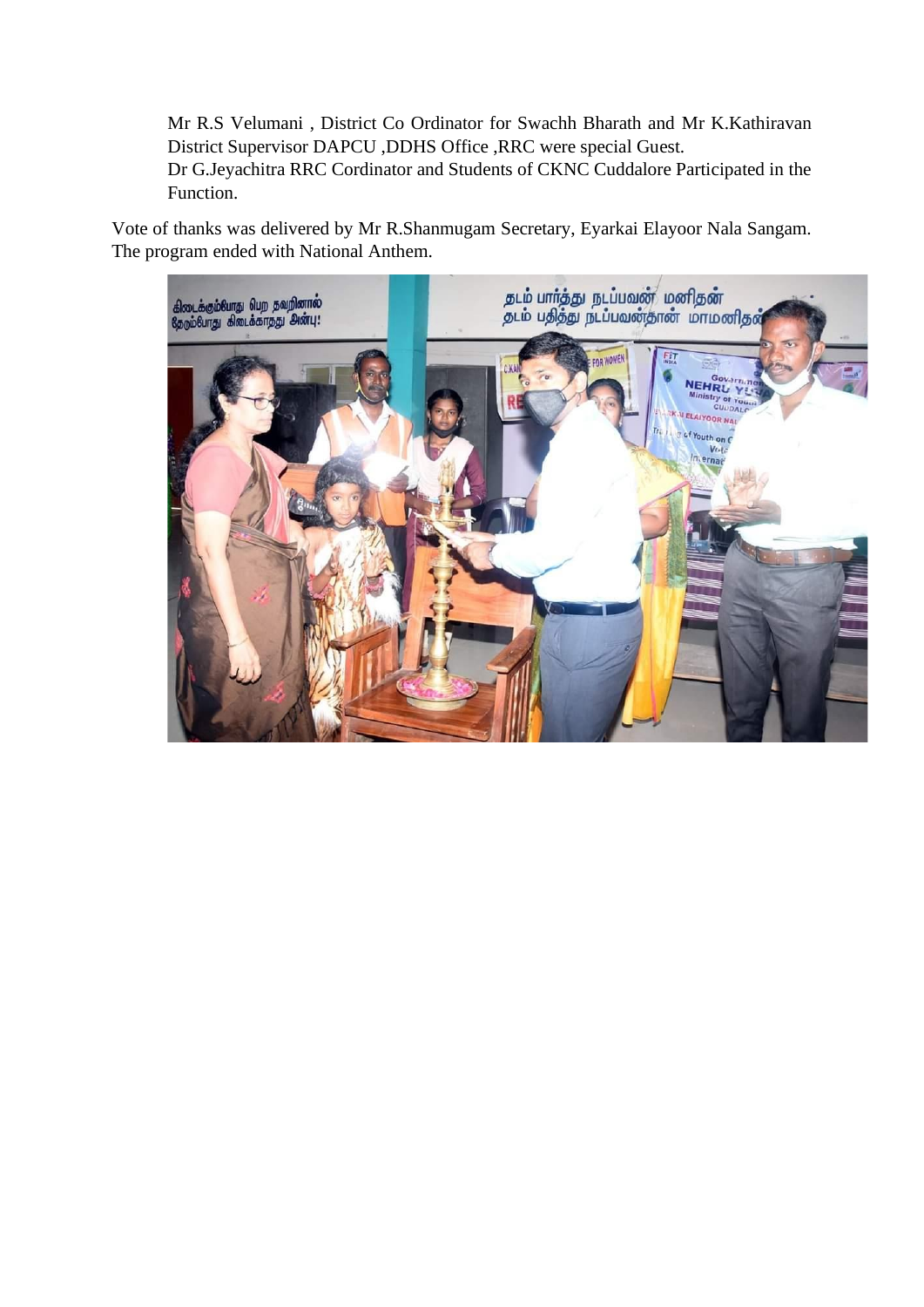